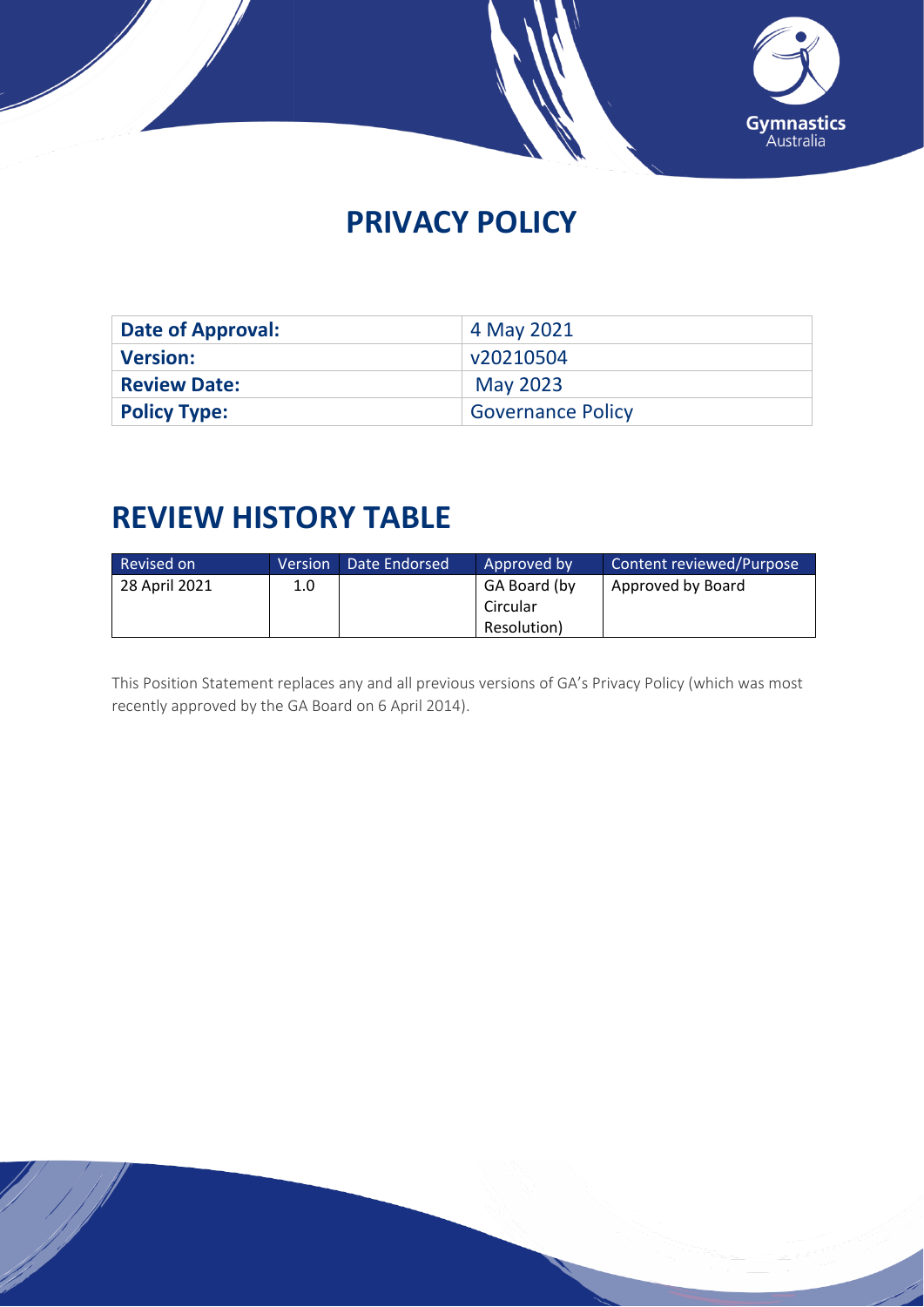

# **CONTENTS**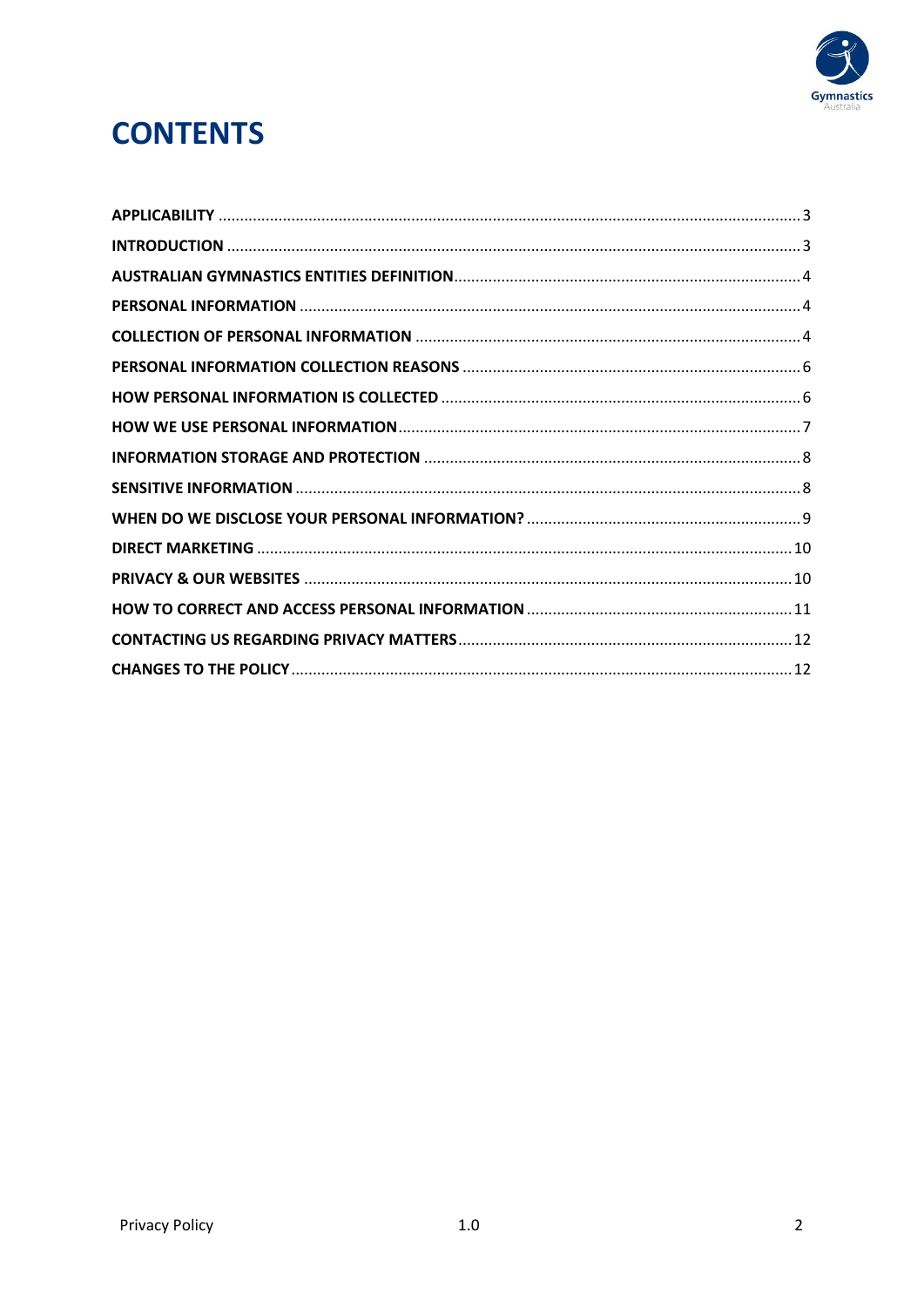

## <span id="page-2-0"></span>**APPLICABILITY**

Gymnastics Australia's Privacy Policy applies to all "Australian Gymnastics Entities" as defined below but applies only to personal information that is collected by Gymnastics Australia.

Association Members and Club Members are included in the policy due to their contribution to and access to personal information when using systems managed by Gymnastics Australia such as the Staff Site, Club Administration Portal (within the national database) and Online Competition Registration System.

Association Members and Club Members should develop their own Privacy Policies in relation to data that they collect within their businesses or should consider the adoption of the proposed GA Policy modified for their own circumstances.

This Policy does not attempt to place any restrictions on any other Australian Gymnastics Entities in terms of how they collect, protect, utilise and/or share any personal information that they collect themselves.

#### <span id="page-2-1"></span>**INTRODUCTION**

Privacy is important to Gymnastics Australia and each of the Australian Gymnastics Entities listed below. Gymnastics Australia and Australian Gymnastics Entities are committed to respecting the right to privacy and the protection of personal information in accordance with the Privacy Act 1988 (Cth).

Gymnastics Australia may disclose your personal information to the Australian Gymnastics Entities and Australian Gymnastics Entities may disclose your personal information to Gymnastics Australia. Each organisation will collect, hold and use your personal information in accordance with this Privacy Policy.

In this Privacy Policy:

- a reference to "Australian Gymnastics" means a reference to Gymnastics Australia and the Australian Gymnastics Entities collectively; and
- depending on the context, "we", "our" and "us" refer to Gymnastics Australia and/or the Australian Gymnastics Entities.

If you do not provide us with the information that we request, then we may not be able to provide you with our products and services.

This document sets out how we may collect, hold and use personal information. By providing your personal information to us, you consent to its use, storage and disclosure in accordance with this Privacy Policy.

If anything in this Policy is inconsistent with any Federal, State or Territory law, the relevant Federal, State or Territory law prevails to the extent of the inconsistency.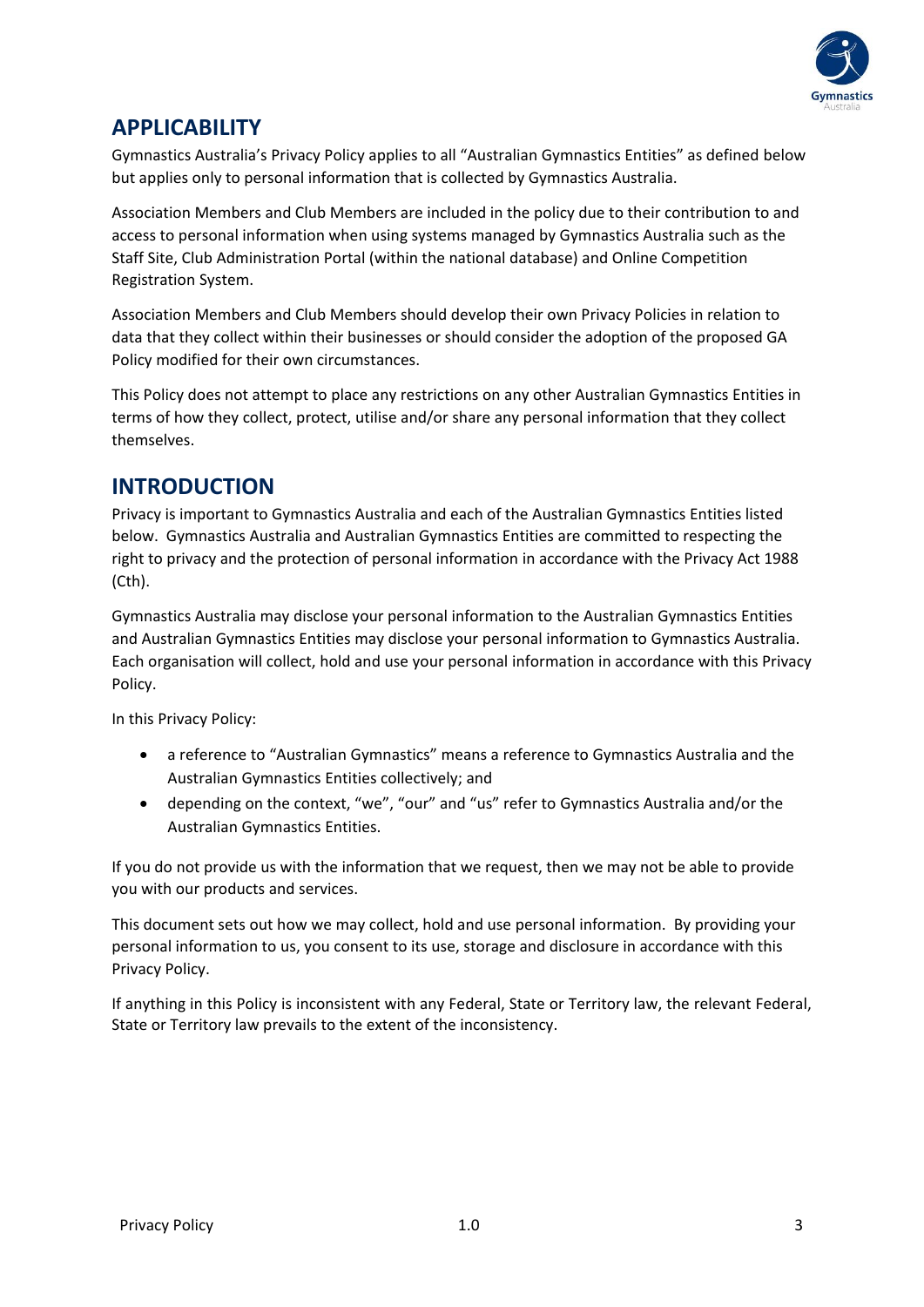

## <span id="page-3-0"></span>**AUSTRALIAN GYMNASTICS ENTITIES DEFINITION**

For the purpose of this policy, each of the following is an Australian Gymnastics Entity (AGE):

- 1. Gymnastics Australia.
- 2. Affiliated State Gymnastics Association Members, being the governing body of Gymnastics in each Australian State and Territory known as Gymnastics ACT, Gymnastics Victoria, Gymnastics New South Wales, Gymnastics Queensland, Gymnastics NT, Gymnastics WA, Gymnastics SA and Gymnastics Tasmania;
- 3. Affiliated Club Members, being those Gymnastics Clubs that are currently affiliated to a State Gymnastics Association; and
- 4. Affiliated Gymnastics Australia Technical Members, being those coaches and judges holding a current Technical Membership with Gymnastics Australia.

It is important to note that only Gymnastics organisations that are affiliated with Gymnastics Australia can be an Australian Gymnastics Entity. This Policy will not apply if you choose to deal with a non-affiliated Gymnastics organisation.

Please refer to clause 5.13 of the Gymnastics Australia Constitution for more information.

#### <span id="page-3-1"></span>**PERSONAL INFORMATION**

"Personal information" is information or an opinion (including information forming part of a database), whether true or not, and whether recorded in material form or not, about an individual whose identity is reasonably apparent, or can be reasonably ascertained, from the information or opinion.

We use personal information only for the purposes for which it was provided and for directly related purposes (unless otherwise required by or authorised under law). We may state a more specific purpose at the point we collect your information.

## <span id="page-3-2"></span>**COLLECTION OF PERSONAL INFORMATION**

We collect personal information to properly and efficiently carry out our respective functions, including to provide you with your requested products and services, and to facilitate the provision of marketing and promotion services/materials that may be of interest to you.

If it is unreasonable or impracticable for us to deal with you in circumstances where you have not provided the information or consents that we have requested, we may have no realistic option but to decline to do so.

The personal information collected and held about you by the AGEs will vary depending on the circumstances of collection and may include, but is not limited to, the following:

- contact information, such as your name, phone numbers, address details, email address and social media details (Facebook name, or Instagram handle, for example);
- your date of birth, age, gender;
- events entries and results;
- details of gymnastics programs that you have participated in and the organisations that you have participated with;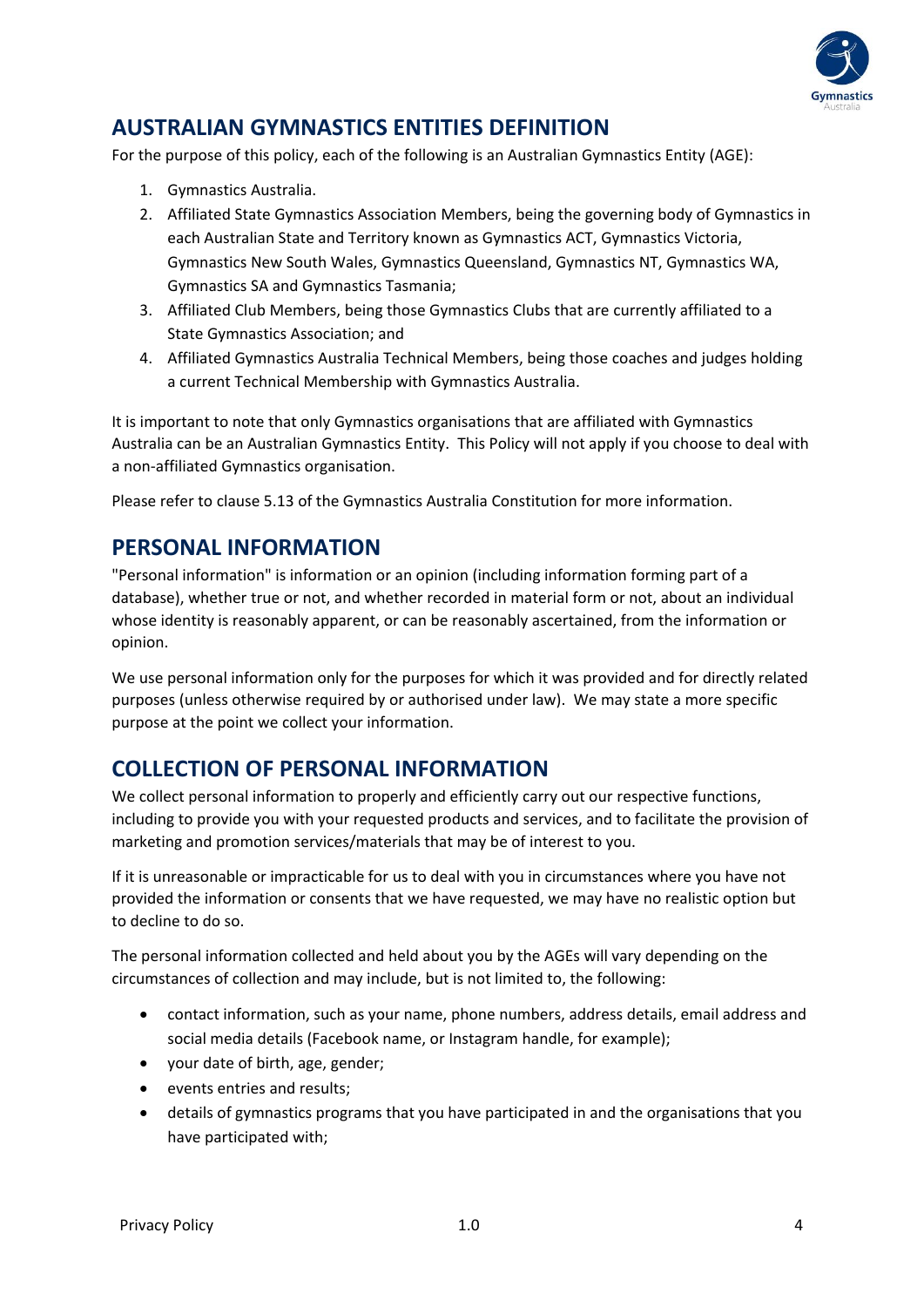

- details of a disability or an incapacity that you may suffer, if you elect to provide that information to allow us to provide you with relevant services, information and assistance;
- details of your cultural background, nationality, and language(s) spoken, if you elect to provide that information to allow us to provide you with culturally sensitive information, services and assistance;
- copies of communications between us and you;
- information regarding any outstanding payments owed by you to us;
- information regarding disciplinary or child safety concerns raised with or reported to us;
- other personal information provided voluntarily by you (for example, this could be information provided voluntarily by you in response to surveys or competitions);
- your payment details, if you apply for membership, purchase goods or services from, or make other payments to, an AGE or their agents, licensees or contactors;
- details of your academic qualifications, results, professional interests, reference checks, car registration and drivers licence details (if applicable), if you apply for employment or volunteer positions with us or where otherwise in connection with an investigation conducted by us;
- background checks, including reference checks, police checks, working with children checks and completed member protection declarations and related documents such as Drivers Licence and Passports. This personal information may be obtained and retained by us as necessary if:
	- o you apply for, and/or obtain employment or a volunteer position;
	- o you apply for and/or obtain Gymnastics Australia Technical Membership;
	- o you are proposing to, or provide certain services to us;
	- o you apply for and/or obtain accreditation at a gymnastics event;
	- $\circ$  vou are a gymnastics participant participating in one of our programs or a gymnastics competition or event;
	- o you are involved in a matter or investigation conducted by us; or
	- $\circ$  appropriate in the circumstances to obtain background checks in relation to you before entering into contracts, arrangements or understandings with you, or entities related to you;
- medical information and emergency contact details; and
- non-personally identifiable information, such as your IP address, browser type, web pages visited (that may, if combined with other information, be personal information).

Some of the personal information that you provide to us may be required in order to allow us to provide requested products or services to you. Other information may be provided at your discretion. Whilst you have control in the personal information you choose to provide to us, if you decide not to give us some of, or all, the personal information that requested, it may affect whether we can provide our services to you, for example:

- $\circ$  our ability to communicate effectively with you;
- $\circ$  our ability to provide products or services to you;
- o your ability to participate in programs and competitions conducted by us;
- o your ability to apply for employment or volunteer positions with us; and
- $\circ$  your eligibility to be insured under the National Gymnastics Insurance scheme.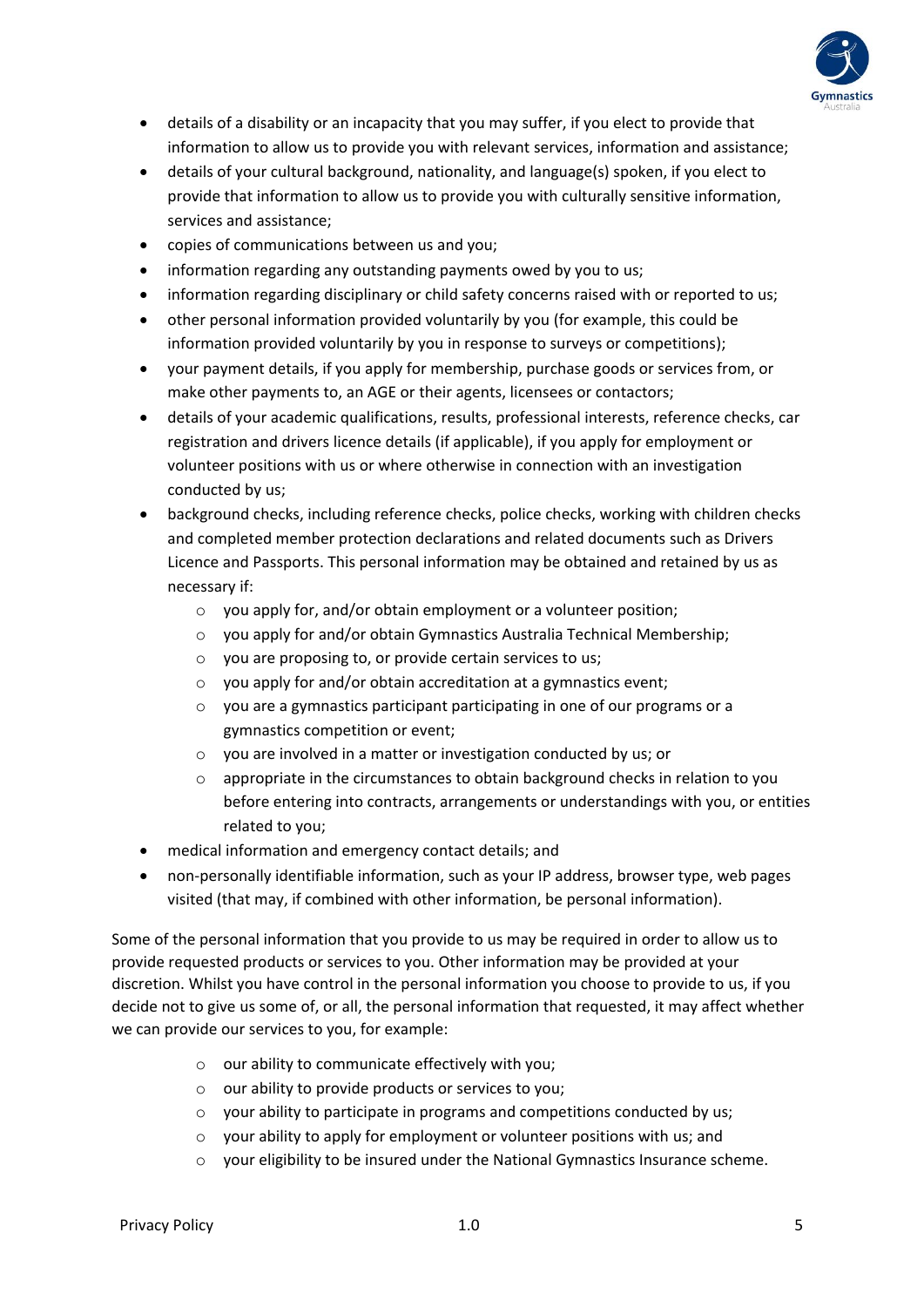

## <span id="page-5-0"></span>**PERSONAL INFORMATION COLLECTION REASONS**

You may decide to provide personal information to us for a range of different reasons, for example:

- To be a gymnastics participant with us.
- To register a child in your family or under your guardianship for gymnastics activities with us.
- To attend our gymnastics activities or events, and to participate in activities during that event.
- To purchase a ticket to our gymnastics events.
- To attend our education courses and gain accreditation as a Technical Member.
- To be a Gymnastics Australia Technical Member.
- To apply for employment or volunteering with us.
- To access our systems and portals.
- To purchase our products and services.
- To provide services to us.
- Enter a competition or promotion being conducted by us.
- Requests information from us.
- Contacts us via email, telephone, mail or one of our websites.
- Engages with us via social media.
- If otherwise required by a local, state/territory or federal government agency/decree.

#### <span id="page-5-1"></span>**HOW PERSONAL INFORMATION IS COLLECTED**

We collect personal information about you in several ways including:

- Be affiliated to an AGE as an Athlete, Technical Member, Club Personnel or Staff Member.
- Enter your personal information or consent to your personal information to be entered into one of Gymnastics Australia's IT systems, including without limitation, Gymnastics Online, National Gymnastics CRM & Database, Learning Management System, Online Competition Registration System, or another IT system managed by us;
- Provide your personal information or agree to your personal information being provided by one of Gymnastics Australia's websites including without limitation http://www.gymnastics.org.au/, http://www.freeg.org.au/, http://www.launch-pad.org.au/, https://gymnasticsworldcup.com.au/, http://ausgymnasticschamps.com.au/, https://www.nationalclubscarnival.com.au/, https://support.gymnastics.org.au/, https://www.fitterforlife.org.au/ or another website managed by us;
- Access one of Gymnastics Australia's websites including without limitation http://www.gymnastics.org.au/, http://www.freeg.org.au/, http://www.launch-pad.org.au/, https://gymnasticsworldcup.com.au/, http://ausgymnasticschamps.com.au/, https://www.nationalclubscarnival.com.au/, https://support.gymnastics.org.au/, https://www.fitterforlife.org.au/ or another website managed by us.
- Contact us by email, telephone or mail;
- Engage with us via social media;
- Elect to receive our newsletters or other information;
- Register for employment or volunteering at an AGE;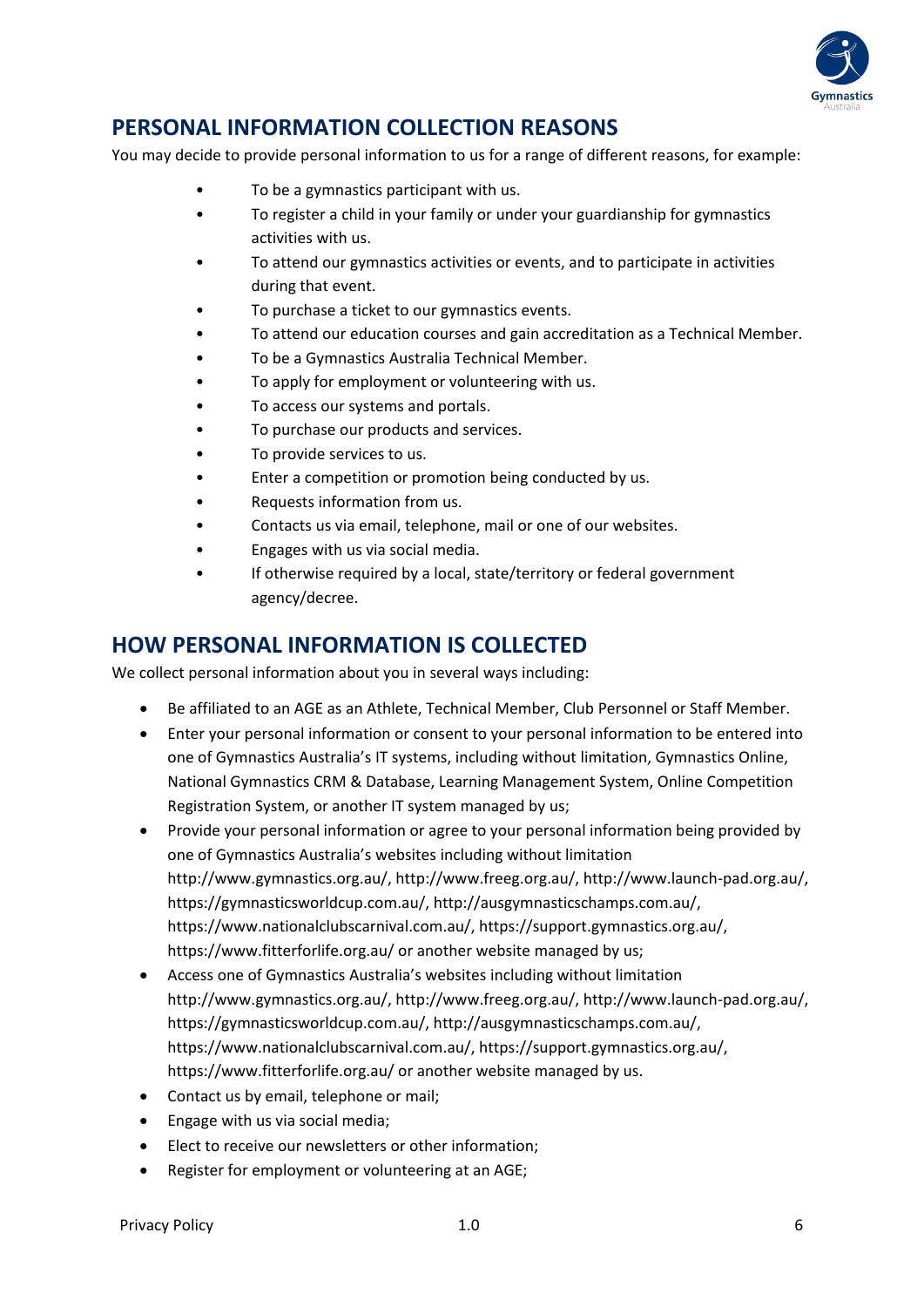

- Are elected to the Board or Committee of an AGE
- Participate in any program, activity, competition or event that is being conducted by, or on behalf of, us;
- Purchase tickets to a gymnastics event from us or an authorised agent or licensee;
- Purchase merchandise from us or an authorised agent or licensee;
- Purchase other products or services from us or an authorised agent or licensee;
- Provide us with information in an application or consent form, survey, feedback form, incident report or complaint; and
- Where we are required to do so by law such as for education, child protection, work health and safety laws, charitable collections, medical treatment or other legislation in Australia

We will only collect personal information regarding a child under the age of 16 years from the parent or other 'responsible person' associated with that child. At times we may collect personal information regarding an adult from another 'responsible person' associated with that adult.

We may also collect and use personal information that is given to it by another Australian Gymnastics Entity or a third party in the course of its business, provided such collection and use is reasonably necessary for our or the third party's functions or activities, or legitimate interests. Examples of such third parties include the Fédération Internationale de Gymnastique (FIG), Sport Australia (including the Australian Institute of Sport (AIS)), the Australian Olympic Committee (AOC), Commonwealth Games Australia (CGA), law enforcement and regulatory bodies.

#### <span id="page-6-0"></span>**HOW WE USE PERSONAL INFORMATION**

We, and third parties to whom we may disclose personal information in accordance with this Privacy Policy, may collect, hold and use your personal information for the primary purpose for which it was collected, and secondary purposes related to the primary purpose. Such primary and secondary purposes may include, without limitation, use of your personal information to:

- verify your identity;
- to complete, validate and retain child safety and/or other background checks;
- provide the services and/or communications you request from us;
- research, develop, run, administer and market competitions, education courses, programs, activities and other events relating to gymnastics;
- research and develop new products, services and merchandise relating to gymnastics.
- research, develop and market products, services, merchandise and special offers made available by us and third parties;
- respond to emergency situations involving or requiring medical treatment;
- to manage your relationships with Australian Gymnastics Entities;
- to assist other Australia Gymnastic Entities as is reasonably necessary for their functions or activities, or their legitimate interests;
- share relevant participant information with the Australian Institute of Sport, Australian Olympic Committee and other relevant bodies;
- administer, manage and provide you with registration and access to GA's website;
- keep you informed of news and information relating to various gymnastics events, activities and opportunities via various mediums;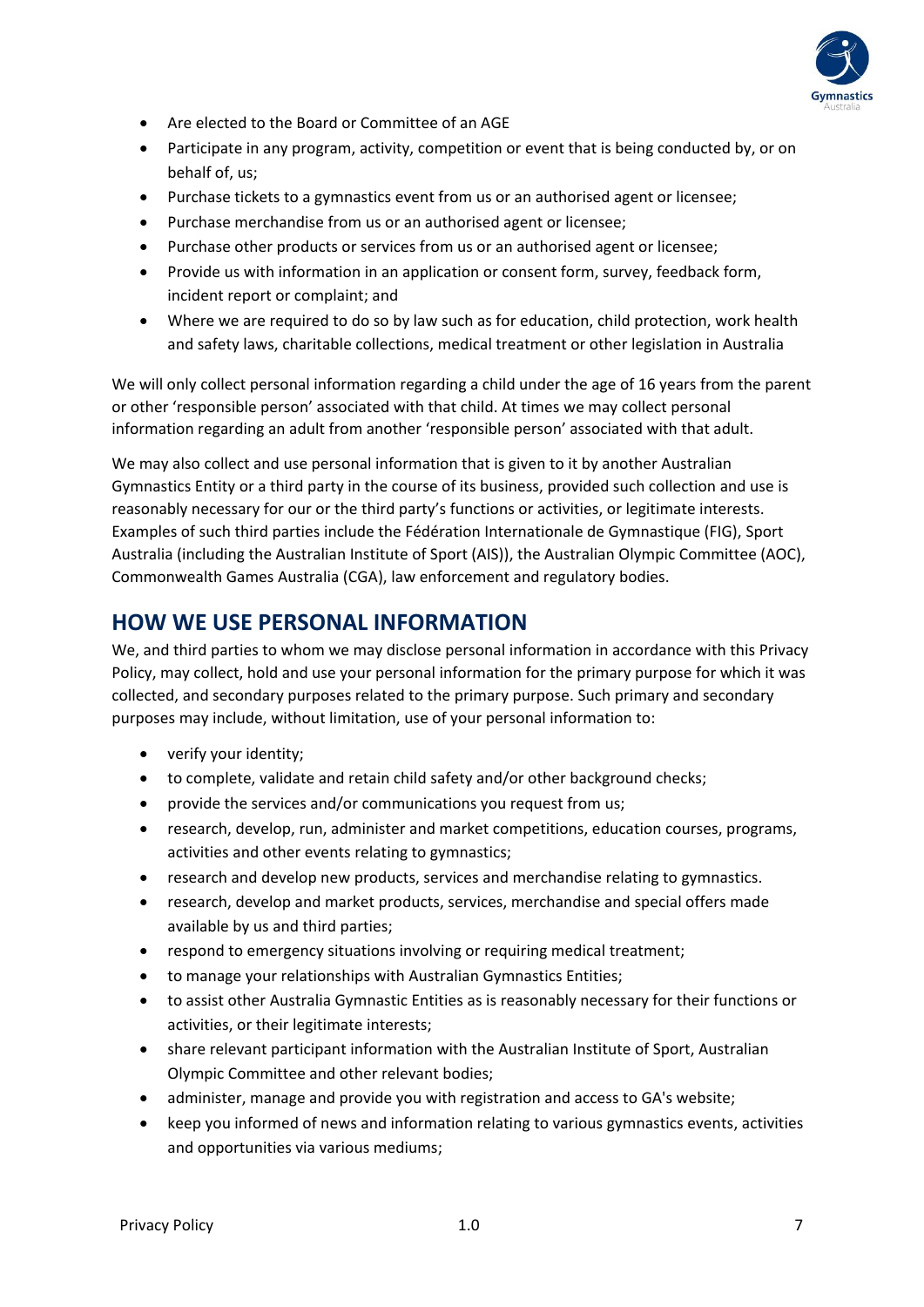

- Inform you of important event-related information, for example time or event changes, transport information or related events;
- carry out market research and surveys;
- market products, services, merchandise and special offers made available by Australian Gymnastics Entities or our respective corporate partners, licensees, suppliers and sponsors;
- administer and manage our respective IT systems including Member Apps and provide you with access to those systems;
- track and analyse activity on our websites;
- data aggregation, enrichment, augmentation, processing, analytics and research;
- internal accounting and administration; and
- regulatory reporting and compliance.

#### <span id="page-7-0"></span>**INFORMATION STORAGE AND PROTECTION**

We hold your Personal Information in both paper and electronic form in accordance with the GA Records Management & Retention Policy.

Much of the information we collect from and about our members is added to our National Gymnastics Database. When your information is entered into our National Gymnastics database, the information may be combined or linked with other information held about you.

Security of personal information is important to us. We have taken steps to protect the information we hold from misuse, loss, unauthorised access, modification or disclosure. Some of the security measures we use includes strict confidentiality requirements of our employees, volunteers, Australian Gymnastics Entities and service providers, security measures for system access and security measures for our website.

We seek to protect your personal information from any unauthorised loss, disclosure or access. However, if a serious data breach occurs, we must notify you as required under the Privacy Act regarding the circumstances of the breach, and must also advise the Office of the Australian Information Commissioner.

#### <span id="page-7-1"></span>**SENSITIVE INFORMATION**

Sensitive information is afforded a higher level of privacy protection than other personal information.

Sensitive information is a type of personal information that also includes information or an opinion about someone's:

- racial or ethnic origin;
- political opinions;
- membership of a political association, professional or trade association or trade union;
- religious beliefs or affiliations or philosophical beliefs;
- sexual preferences or practices;
- criminal record; or
- health, genetic information or disability.

If it is reasonably necessary in the circumstances, we may also collect sensitive information such as:

• information about your health and medical history;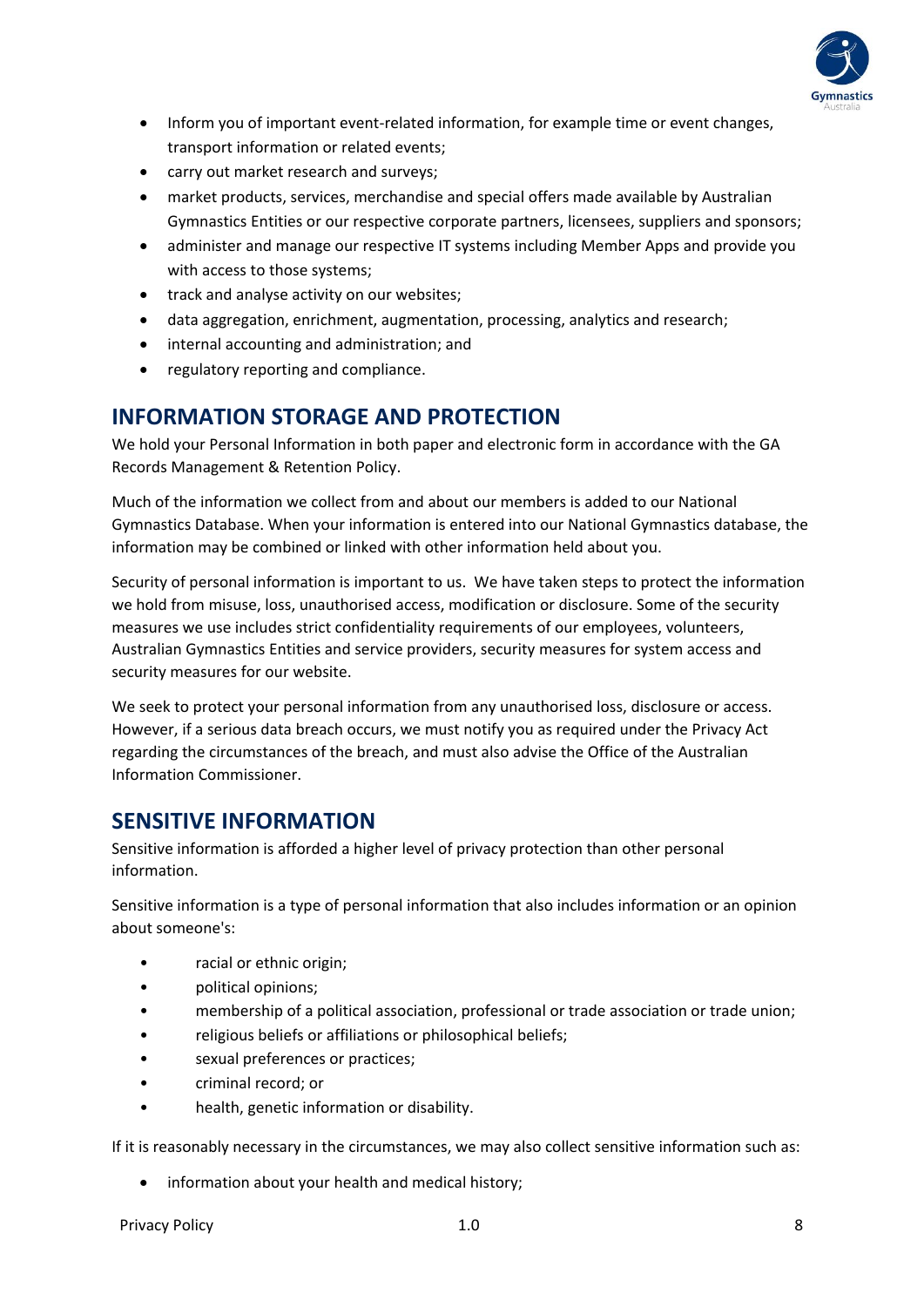

- information about disciplinary or child safety matters and their history; and
- other sensitive information about you (for example, information about your racial or ethnic origin or that of your parents).

We are required by law to obtain consent when collecting sensitive information. Australian Gymnastics Entities will assume consent to the collection of all sensitive information that is provided to it for use in accordance with this Privacy Policy, unless told otherwise.

We may use health information about you for insurance purposes and/or to ensure that gymnastics programs in which you participate are run safely and in accordance with any special health needs you may have. If you do not consent to the collection of your health and sensitive information (and we are not otherwise permitted under law to collect that information) please do not provide your health and sensitive information when prompted to do so.

In addition, we may use de-identified health information and other sensitive information to carry out research, to plan events and activities or to prepare submissions to government or a government body. De-identified information is information which has been aggregated or otherwise de-identified so that it cannot be used to identify you or any other individual.

#### <span id="page-8-0"></span>**WHEN DO WE DISCLOSE YOUR PERSONAL INFORMATION?**

We may disclose your personal information:

- To Australian Gymnastics Entities.
- Our insurers.
- Our professional advisers, including our accountants, auditors and lawyers;
- To organisations other than Australian Gymnastics Entities involved in gymnastics and sporting programs and initiatives in Australia, including Sport Australia, Australian Institute of Sport (AIS), the Australian Olympic Committee (AOC).
- To Governmental bodies including without limitation the Australian, State & Territory Institutes of Sport, the Australian Sports Anti-Doping Authority, the National Sports Tribunal, the Australian Sports Commission, the Major Sporting Events Taskforce in the Australian Government's Department of Health and the Department of Immigration and Border Protection, federal, state and territory law enforcement and security agencies such as the Australian Security Intelligence Organisation, the Australian Federal Police, and State and Territory policing organisations, contracted service providers to the Australian Government, and other entities, government departments and agencies who have responsibilities that interact with Australia hosting the Event;
- To Fédération Internationale de Gymnastique (FIG)
- Companies that we have engaged or used to carry out functions and activities on our behalf, including companies involved in:
	- o advertising and marketing our products, services, merchandise and special offers (including social media partners);
	- $\circ$  data aggregation, enrichment, augmentation, processing, analytics and research; and
	- o the design, implementation, maintenance and hosting of any database on our behalf;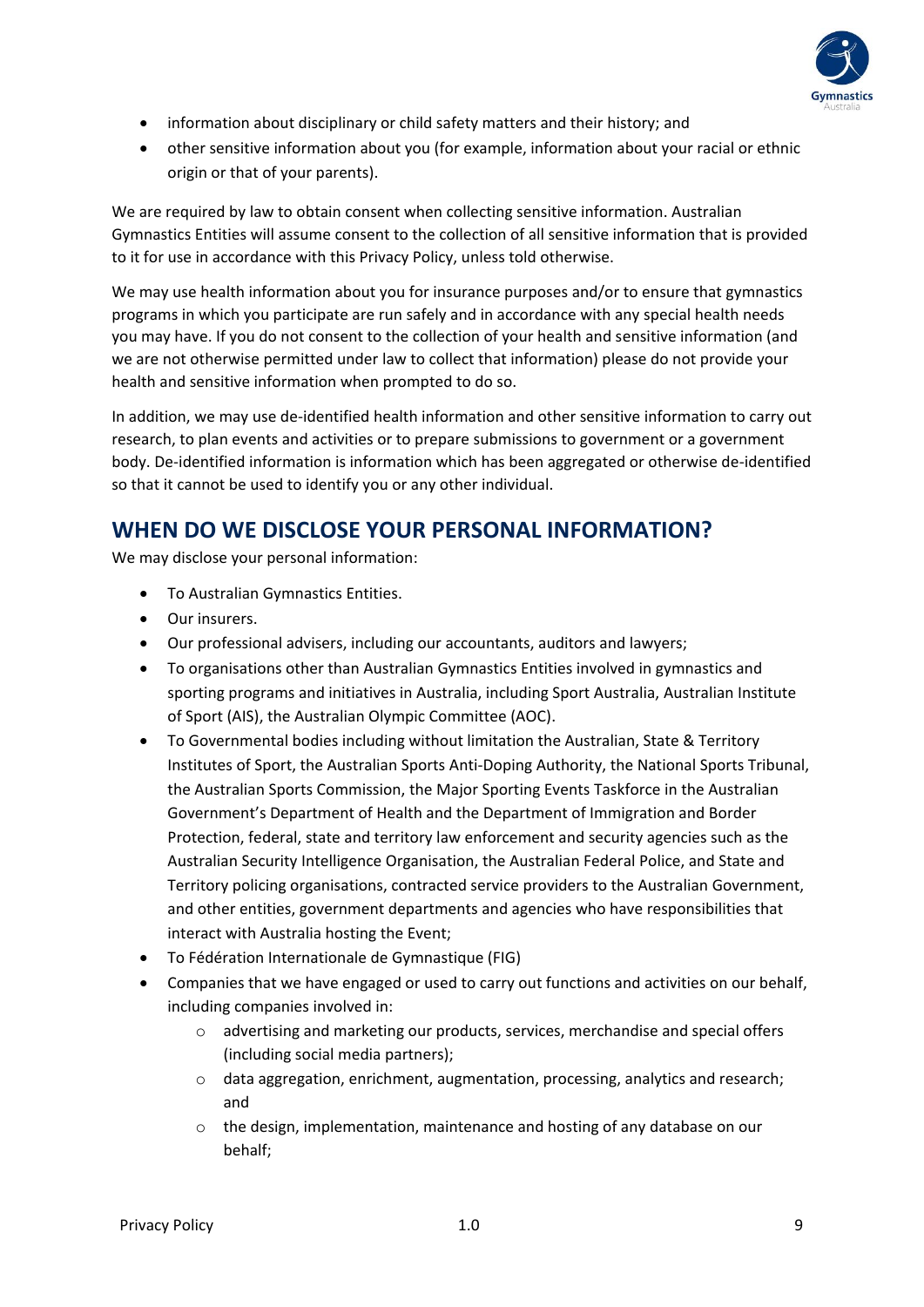

- Third party service providers. Gymnastics Australia WILL NOT disclose personal information captured in our membership database to a third party for purely commercial reasons. If a commercial arrangement is in place, information sharing will be limited to aggregated data.
- When required or authorised by law;
- To an enforcement body when reasonably necessary;
- To lessen or prevent a threat to an individual or public health or safety;
- With your express or implied consent.

Our service providers are not authorised by us to use or disclose your personal information except as necessary to perform services on our behalf or to comply with legislation. We may also disclose your personal information for the purposes of safety and security to relevant law enforcement bodies or for the purposes of planning events.

In some circumstances personal information may also be disclosed outside of Australia, for example, information disclosed to the FIG or International Gymnast magazine. In such circumstances, GA will use our best endeavours to ensure such parties are subject to a law, binding scheme or contract which effectively upholds principles for fair handling of the information that are suitably similar to the Australian Privacy Principles.

When an Australian Gymnastics Entity provides other Australian Gymnastics Entities with personal information about individuals, we rely on the Australian Gymnastics Entity to make the individual aware that the information has been provided to other Australian Gymnastics Entities and for what purpose and to whom it may be disclosed and also how they can access their information. This is extremely important for particularly affiliated Club Owners provisioning the personal information of their members in the National Gymnastics Database.

## <span id="page-9-0"></span>**DIRECT MARKETING**

We will assume consent to use non-sensitive personal information to provide better services and for marketing purposes (including disclosure of such information to service providers).

Every person whose data is collected by us has the option to refuse e-mail, SMS or posted offers.

If you do not wish to receive e-mail, SMS or posted offers from us, you may opt-out by using the link provided or in your member portal accessible via logging into www.gymnastics.org.au. Alternatively, you may contact our Privacy Manager at any time that you do not wish to receive e-mail, SMS or posted offers (however, information relating to the option to unsubscribe from those communications may be retained).

## <span id="page-9-1"></span>**PRIVACY & OUR WEBSITES**

We will not collect any personal information from your use of our website except when you knowingly provide it, or otherwise provide it via clickstream data, cookies and/or web beacons.

Clickstreams are used by us to allow us to monitor which areas of the Websites are most frequently visited. The information collected by a website host is used to administer and improve the performance of the Website and to better understand what is of interest to you. The information may include:

- the number of users visiting the Website and the number of pages viewed by such users;
- the date, time and duration of your visit;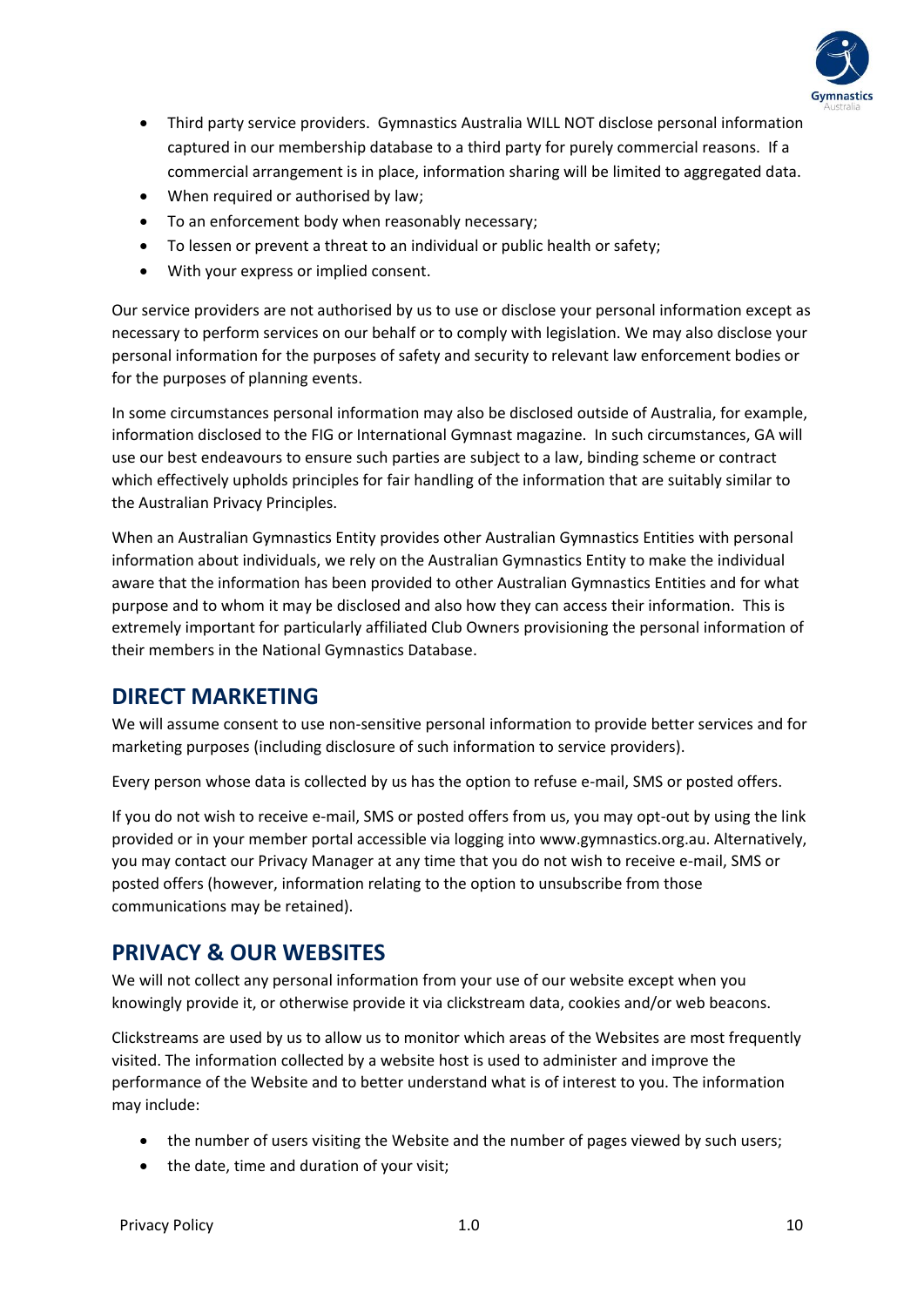

- the IP address of your computer;
- your browser software; and
- your path taken through the Website.

In addition to this, we may use Cookies on our websites. Cookies are small text files that help a website to remember your preferences and improve your experience of using that website. Using cookies is standard practice for most large websites. In some cases, the cookies that we use may collect some personal information about you. This information is subject to this Privacy Policy and will be treated in the same way as other personal information we collect about you. If you prefer, you may be able to disable cookies on your internet browser. However, if you do so, you will not be able to enjoy the enhanced user experience that our cookies offer.

Web beacons are images that originate from a third-party site to track visitor activities. We may use web beacons to track the visiting patterns of individuals accessing a Website.

Websites linked to any of our websites are not subject to our privacy standards, policies or procedures. We cannot take any responsibility for the collection, use, disclosure or security of any personal information that you provide to a third-party website.

## <span id="page-10-0"></span>**HOW TO CORRECT AND ACCESS PERSONAL INFORMATION**

We take all reasonable steps to ensure that the personal information we collect, use and disclose is accurate, complete and up to date.

However, we rely on the accuracy of personal information as provided to us both directly and indirectly. You are encouraged to regularly review and update your personal information.

If you would like to access personal information that we hold about you, we require you to put your request in writing. If we do not allow you access to any part of the personal information we hold about you, we will tell you why.

If you provided your personal information via our IT Systems or Website, you can update your personal information in that IT System or Website at any time by logging onto the relevant IT System or Website and submitting the updated information.

Individuals may also request access to their personal information held by us by making a request via the contact details set out below. We will respond to your request for access within 14 days and endeavour to provide the requested information within 30 days. If you find that the personal information we hold about you is inaccurate, incomplete or out-of-date, please contact us immediately vi[a privacy@gymnastics.org.au](mailto:privacy@gymnastics.org.au) and we will see that it is corrected.